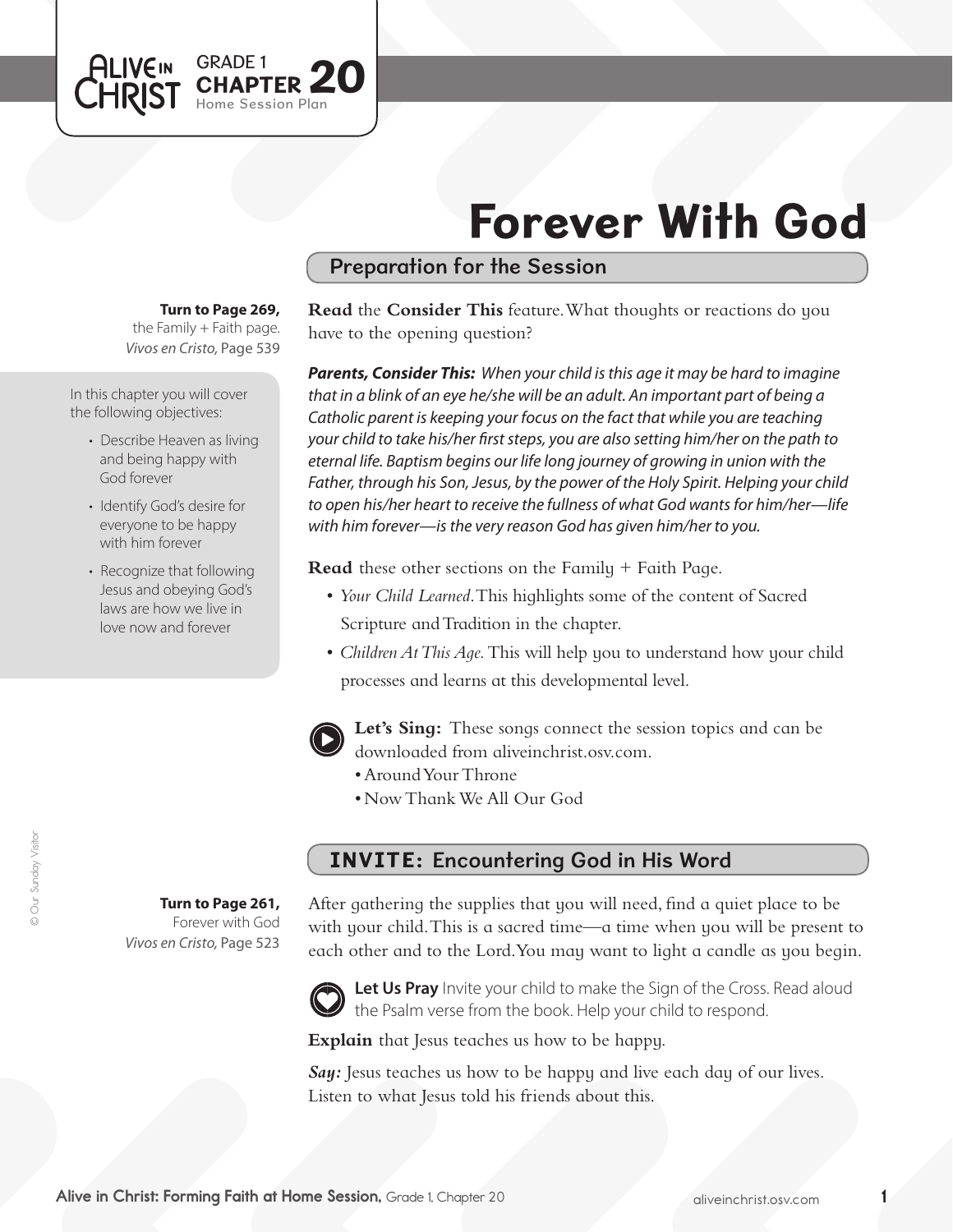**Guide** your child through the Preparing for God's Word Ritual you learned in the Introduction Session or play Track 1 of the Songs of Scripture CD.

- Proclaim God's Word in the Parchment Paper box on the page.
- Maintain several moments of silence.
- Ask: What did you hear God say to you today?

**Invite** your child to respond and also share what you heard.

Now, look at the *What Do You Wonder?* box.

Say: Jesus is telling us that if we live with God every day we will be happy. When we love God and do what he asks, we are helping him to build his Kingdom here on Earth.

**Invite** your child to respond to the questions. Ask what else they might wonder about the Kingdom of God.

### DISCOVER: Learning God's Truth

**Read** aloud the first paragraph.

**Remind** your child that Jesus promised his followers life after death.



**Proclaim** the Scripture.

**Tell** your child to listen for Jesus' promise.

*Ask:*What do you think God's house is like?

**Read** aloud the paragraph.

**Show** your child an index card with the Catholic Faith Word, Heaven, written on it.

**Explain** that Heaven is living in happiness with God and the Saints forever.

**Help** your child understand that the phrase Jesus uses in the Scripture story on the previous page—"my Father's house"—is a symbol for Heaven.

Ask your child why "house" is a good word to describe Heaven. (A house is the setting for family happiness.)

**Reinforce** that people who love God, and show it by their words and actions, will have new life with God forever.

**Turn to Page 262,** Life Forever with God *Vivos en Cristo,* Page 525

> **Turn to Page 263,**  Happiness Forever

*Vivos en Cristo,* Page 527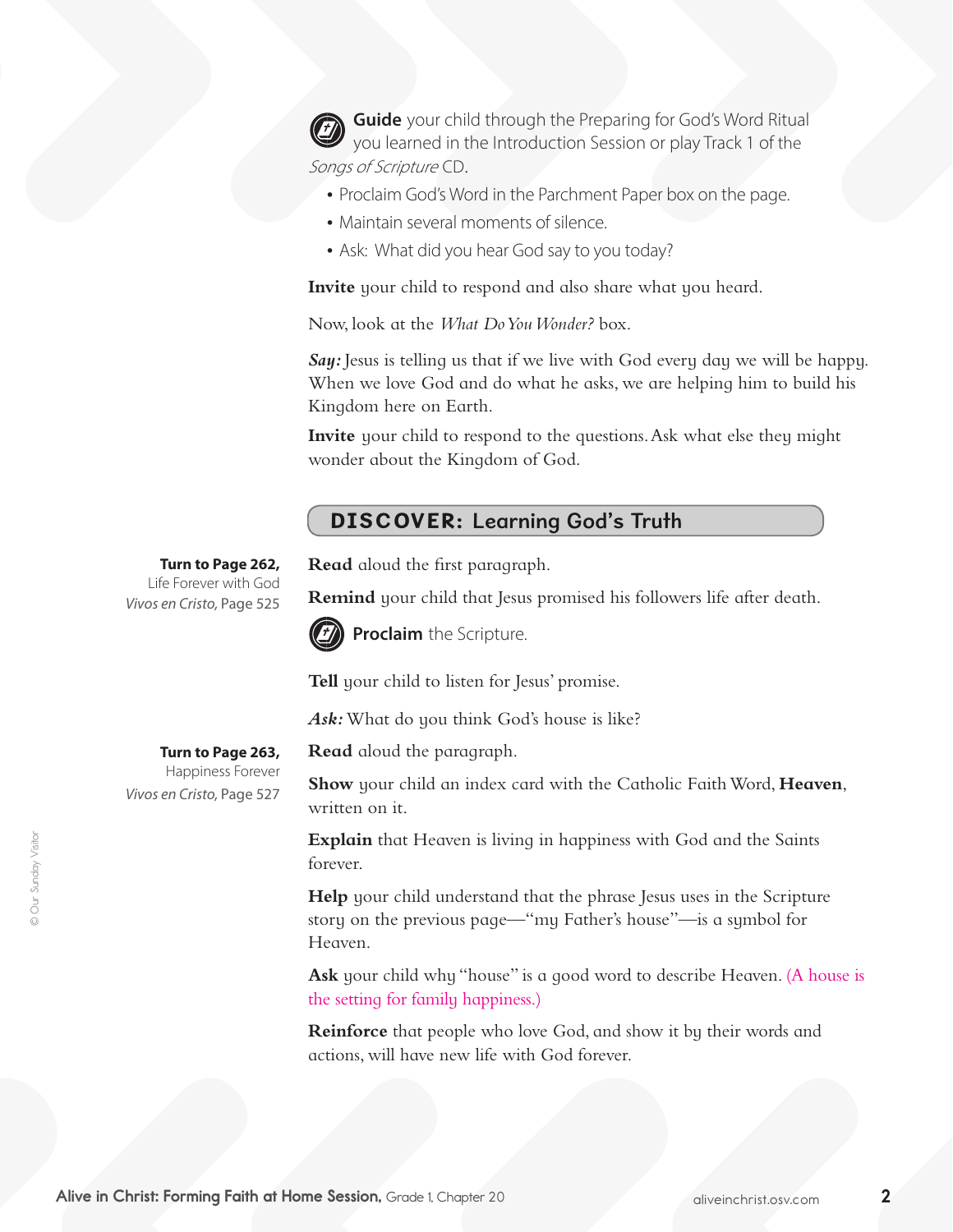

**Have** your child complete the Share Your Faith activity.

*Parents, Consider This: Because children at this age are literal thinkers, we use images of home and family to help them understand eternal life. Children do recognize love. Being held in an embrace when they need comfort and reassurance, or having the need to be cherished are wonderful examples that you can use to help explain to your child what Heaven is like. Assuring your child that God's love for them goes beyond any words of explanation, will allow them to trust that the people they know who have died are happy with God forever.* 

**Turn to Page 264,**

Happy Forever *Vivos en Cristo,* Page 529 **Read** aloud the paragraph.

**Tell** your child that God's love is so great that he wants all people to be happy with him after they die.

Point out the pictures of the Saints. Ask your child to tell you what they recall about each Saint. If they need help remembering, look back in the People of Faith boxes in previous chapters.

**Explain** that the Saints are in Heaven with Jesus.

**Turn to Page 265,**

**Turn to Page 266,**  Our Catholic Life

*Vivos en Cristo,* Page 533

The Way to Heaven *Vivos en Cristo,* Page 531

**Read** the paragraph aloud.

**Tell** your child that whenever he/she shows love for others, they get an idea of the happiness that is Heaven.

**Explain** that when he/she lives as a follower of Jesus, he/she is living like the Saints who are in Heaven with Jesus. Everyone who follows Jesus will be in Heaven with God forever.

**Have** your child draw a picture of someone from your family who helped him/her learn more about following Jesus in the empty frame.

# LIVE: Living Our Faith

**Read** the introduction.

**Invite** your child to listen carefully as you read aloud the list of ways we can respond when someone dies. Pause after reading each entry, and invite her/him to restate the information in her/his own words.

*Ask:*What kind words can you say to a friend when someone they love dies?



**Complete** the gold-star activity.